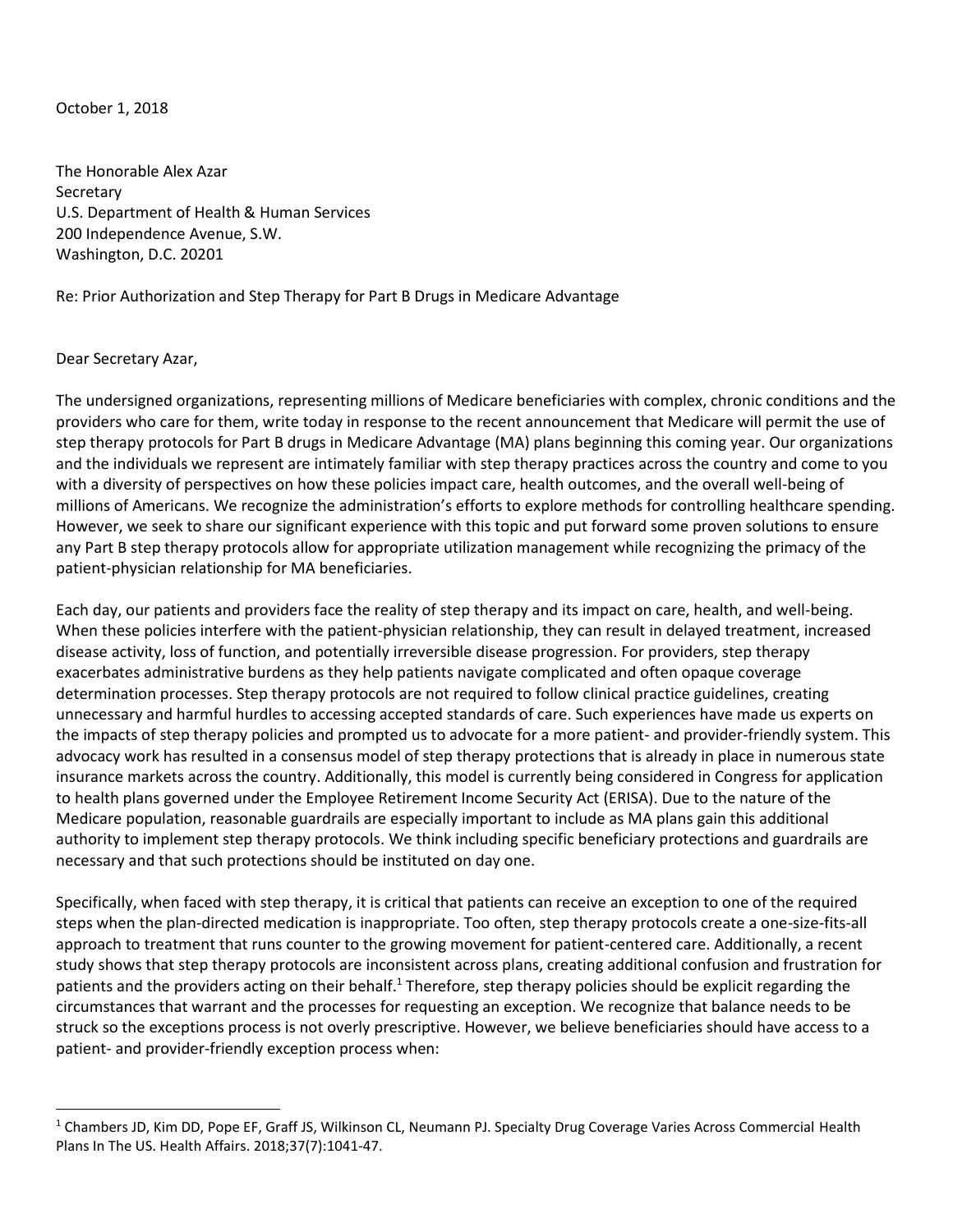(1) the treatment is contraindicated;

(2) the treatment is expected to be ineffective based on the physical or mental characteristics of the patient or the nature of the treatment;

(3) the treatment will cause or is likely to cause an adverse reaction to the individual;

(4) the treatment is not in the best medical interest of the patient because the provider is already following applicable clinical practice guidelines or because the treatment is expected to decrease the individual's ability either to perform daily activities, occupational responsibilities, or adhere to the treatment plan; or (5) the individual is stable on another drug to treat his or her condition.

We commend CMS for their actions to require MA plans to exclude beneficiaries with existing prescriptions from step therapy requirements. We greatly appreciate CMS's recognition of the need for stable patients to remain on their course of treatment and request clarity on whether this protection will extend to those enrolling in a Medicare plan for the first time. The undersigned organizations believe this protection should extend to both new and existing Medicare beneficiaries who are stable on their medications.

We also encourage CMS to require plans to meet the Part D appeals process response timeline of 72 hours or 24 hours in life-threatening cases. Delays in treatment can have devastating health implications that are avoidable when patients and providers receive timely responses to their exception requests. These delays can also create unnecessary costs to the system when individuals need to seek additional medical care to properly manage their conditions. We appreciate that CMS is "strongly encouraging" MA plans to follow this timeline but feel patients would be best served if it were an explicit requirement. Lastly, reforms should require plans to make the appeals process transparent and straightforward so patients and physicians can easily access the information they need to meet the plan's documentation requirements.

As mentioned, this step therapy reform model is already in place in numerous states across the country, including Indiana, Texas, Iowa, and West Virginia. In 2018 alone, two additional states enacted robust step therapy protection laws. These commonsense guardrails on step therapy recognize the primacy of the patient-provider relationship while maintaining the ability for insurers to use this tool to manage utilization, and we think CMS would be well-served by basing the MA step therapy appeals process on this model.

We welcome the opportunity to further discuss these solutions with you and how they can best be translated to the Medicare population. For additional information, please contact Patrick Stone, Vice President of Government Relations and Advocacy with the National Psoriasis Foundation, a[t pstone@psoriasis.org.](mailto:pstone@psoriasis.org)

Sincerely,

Alliance for Patient Access Alliance for the Adoption of Innovations in Medicine (Aimed Alliance) American Academy of Dermatology Association American Academy of Neurology American Autoimmune Related Diseases Association (AARDA) American College of Rheumatology American Gastroenterological Association American Liver Foundation American Society of Clinical Oncology Arthritis Foundation Chronic Disease Coalition Crohn's & Colitis Foundation Dermatology Nurses Association Digestive Disease National Coalition Dystonia Advocacy Network Dystonia Medical Research Foundation